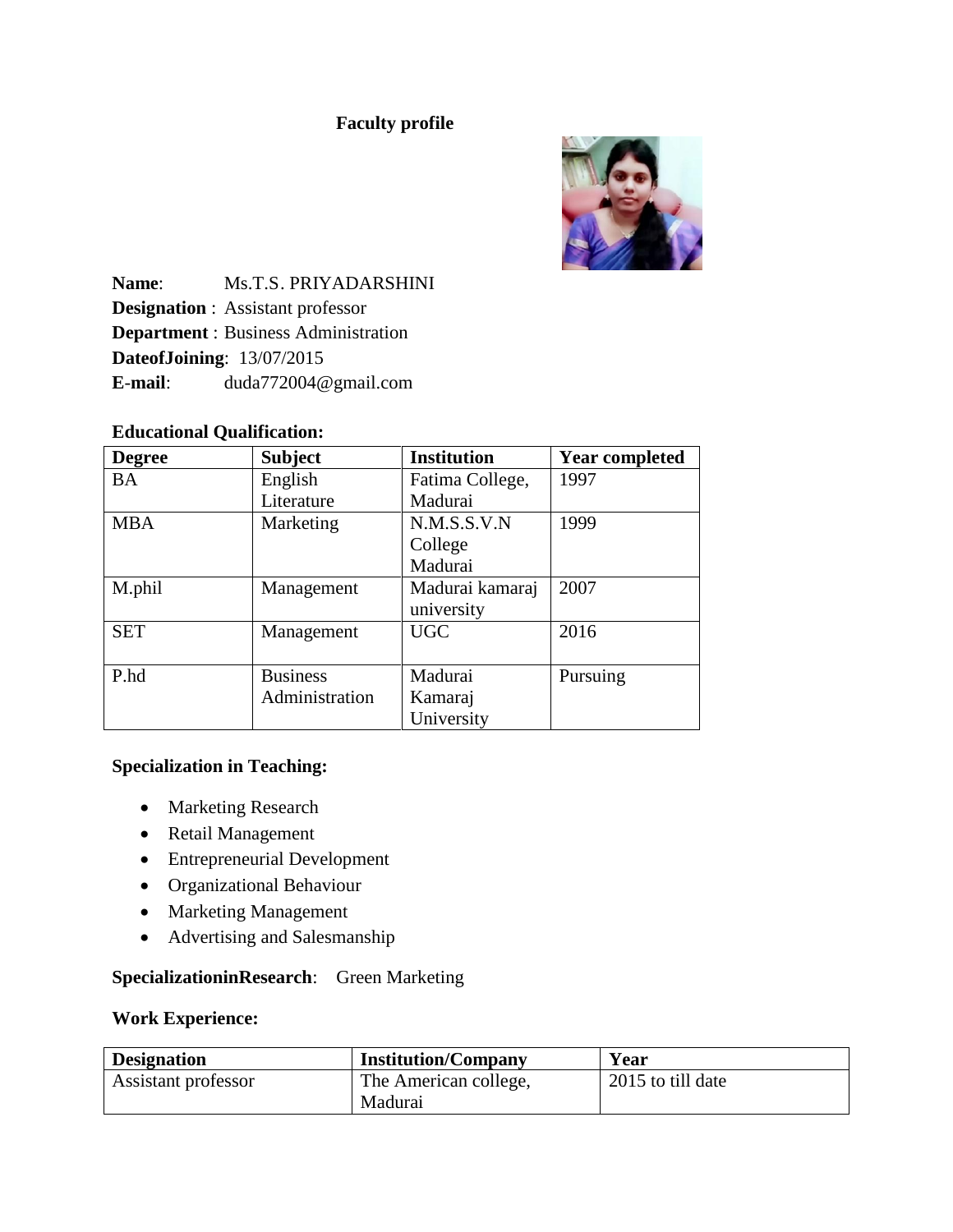| <b>Assistant Professor</b> | 2013 to 2015<br>Madurai Institute of Social |              |
|----------------------------|---------------------------------------------|--------------|
|                            | Sciences College, Madurai                   |              |
| <b>Assistant Professor</b> | Senthamarai College,                        | 2011 to 2012 |
|                            | Madurai                                     |              |
| Lecturer                   | Fatima College, Madurai                     | 2006 to 2007 |
| Lecturer                   | N.M.S.                                      | 2000 to 2005 |
|                            | SermathaiVasanCollege,                      |              |
|                            | Madurai                                     |              |

**Administrative / Academic positions (held / currently holding):**

- **Member in university paper valuation board from 2004.**
- **Member in question setting board from 2016.**

### **Articles Published inJournals:**

- Contribution of society towards quality enhancement in higher education,2017,ISBN-978-81-933316-8-2, Shanlax publications,
- Digital Advertising,2018,ISBN-978-93-87871-67-0, Shanlax publications,
- Innovative Dimensions of Green Marketing , 2019, ISSN-1076-5131, JASC-JOURNALS OF APPLIED SCIENCE AND COMPUTATIONS,
- Green Marketing- An Overview ,2019, ISBN-978-93-81208-34-2, G.K PUBLISHER (DAKSHINI),
- Participation of students in Quality Enhancement Programmes ,2017, ISBN: 978-81- 933316-8-2, Shanlax Publications.
- Technological Banking- An Overview , 2016, ISBN: 978-93-84734-39-8, B- DIGEST Publications ,
- Developing Country like India gaining momentum in Entrepreneurship Development , 2018, ISBN: 978-81-931500-2-3,
- Societies contribution towards Quality improvement in Higher Education , 2018, ISBN: 978-81-931500-2-3
- Customer Relationship Management , 2018, ISBN: 978-81-931500-2-3
- An Overview of GST and its impact on small scale industries, 2018, ISBN: 978-81-931500-2-3,
- Strategies that aid to enter International markets , 2018, ISBN: 978-81-931500-2-3,
- Six sigma and its role in Total Quality Management 2018, ISBN: 978-81-931500-2-3.

### **Conferences / Workshops / Seminars /Webinars (participated/ Presented) :**

 Presented a Paper in State Level Seminar on " Corporate Social Responsibility : An Ethical Values of Business ", 2013.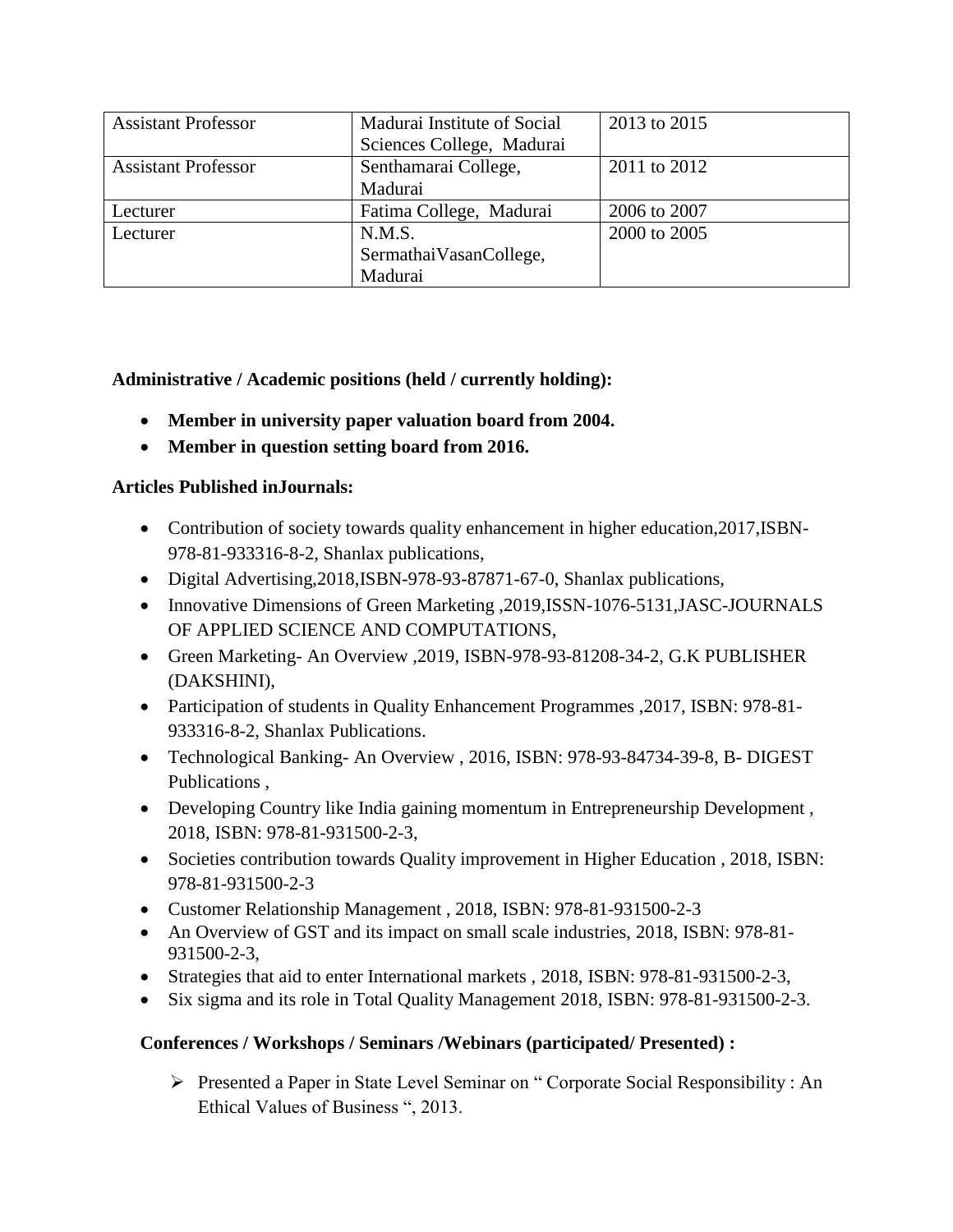- $\triangleright$  State Level Seminar on Youth Involvement in Disaster Management from War to Peace, Presented a Paper titled " Capacity Building for Risk Reduction ", 2015.
- Seminar on " Accreditation and Quality Management in Library Services: NAAC and NBA Parameters" organized by Academic Library Association, 2016.
- $\triangleright$  National Seminar on New dimensions of management in the globalized era-2017, Presented a Paper titled "People- Work" : Emotion Management Stress and Coping", 2017.
- $\triangleright$  National Seminar on Innovative Banking Services- A transformative tool for Business, Finance and Customer Service, Presented a Paper titled "Technological Banking-An Overview", 2017.
- UGC sponsored National LevelSeminar on Total Quality Management in Higher Education, Presented a Paper titled " Contribution of Society towards Quality Enhancement in Higher Education ", 2017.
- UGC sponsored National Level Seminar on Total Quality Management in Higher Education Presented a Paper titled "Participation of Students in Quality Enhancement Programmes ", 2017.
- National Conference on Prospects of Micro, Small &Medium Enterprises (MSMEs) in Indian Scenario, Presented a Paper titled "Contribution of MSME in Indian Economy ", 2018.
- International Conference on Digital Marketing- A Global Perspective, Presented a Paper titled "Digital Advertising ", 2018.
- International Conference on Innovations in Business and Management, Presented a Paper titled "Innovative Dimensions of Green Marketing – An Overview", 2019.
- $\triangleright$  International Conference on Innovation & Emerging Trends in Global Business-Opportunities and Challenges, Presented a Paper titled " Green Marketing –An Overview", 2019.
- National Webinar on "Seven Tips to increase Wealth during Economic Slowdown" by EMG YadavaCollege, Madurai 2020.
- Webinar on "Digital Transformation in Higher Education by using MS teams" by The American college 2020.
- Webinar on "Transition to Online Teaching : Challenges and Preparation" by The American College 2020.
- Webinar on "Online Education a boon or bane- The Pros and Cons" by The American college 2020.
- $\triangleright$  Webinar on "B +ve" by The American College 2020.
- Webinar on "Misinformation inMedicine- Myths vs Facts" by The American College 2020.
- Webinar on "Importance of Research and Case study in Higher Education" by The American College 2020.